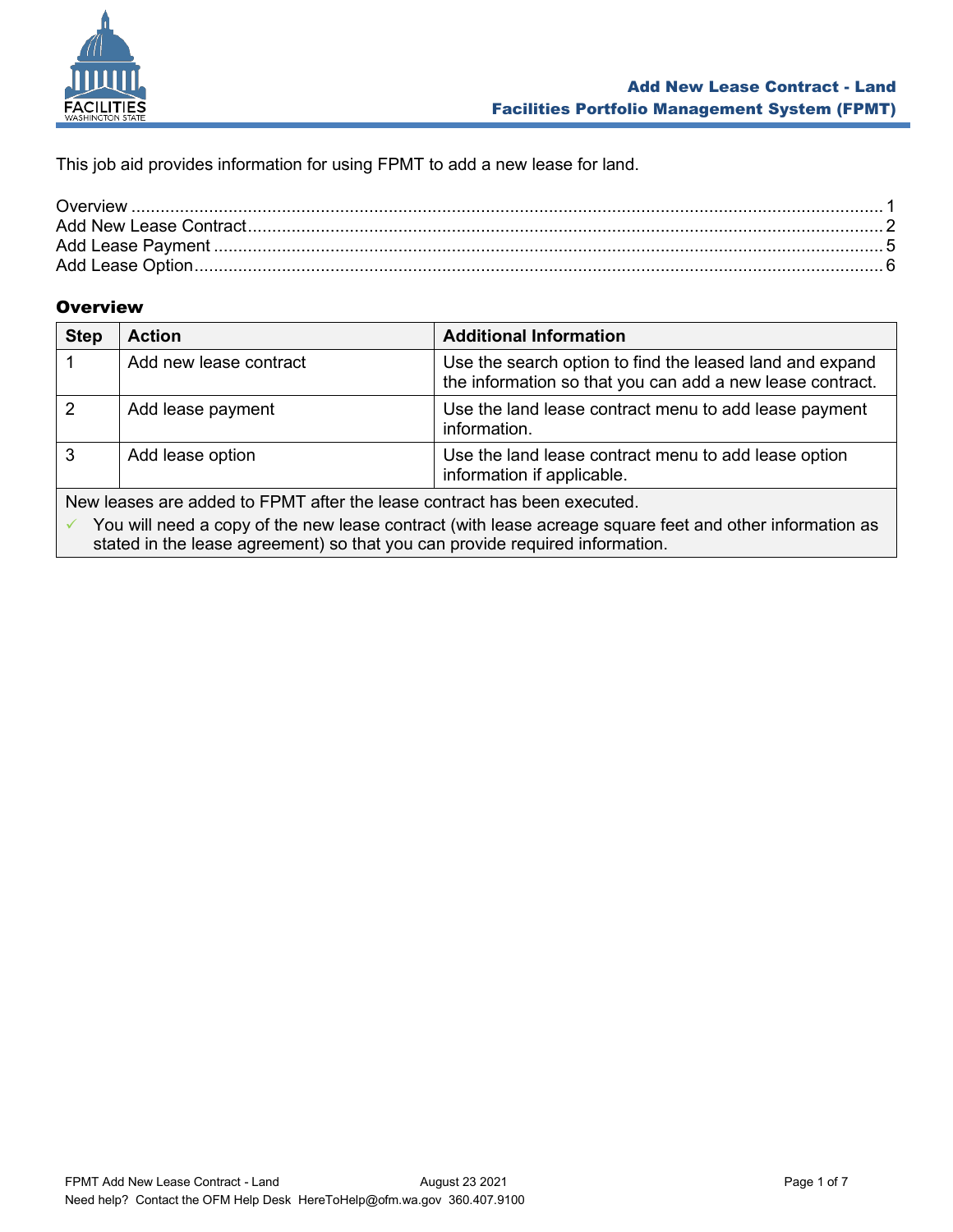

#### <span id="page-1-0"></span>Add New Lease Contract

Use the search option to find the leased land so that you can add the new lease contract.

lease number.

 $\frac{1}{2}$ 

**Filter by** 

Refine by -

LLC

1. **Select:** Open.



Enter text to search

**Leased Land** 

Sample Leased Land FPMT Unique Land ID:

Parcel ID Number

.<br>Unique Parcel (Land) ID:

**Land Lease Contract** 

3. **Select:** Filter by.

2. **Select:** Search.

- 4. **Select:** Leased land.
- 5. **Select:** Refine by.
- 6. **Select:** Lease number.
- $\rightarrow$  FPMT will display additional
- options.
- 7. **Input:** Search criteria.
- 8. **Select:** Search.

9. **Select:** Leased land. ➔ FPMT will display a list of leased land so that you can provide specific information.

- 10. **Select:** Menu.
- 11. **Select:** Add.

12. **Select:** Land lease contract.

13. **Select:** Create a new land lease contract.

Create a new Land Lease Contract

In this example, we use search tools to filter by leased land and refine by

Ω

 $\sqrt{\frac{m}{n}}$  Documents (0)

Advanced Mode

 $\boxed{\phantom{1}2}$  Photos (0)

**I**II Reports

Contains

Leased Land

Lease Number

Manage

 $\blacktriangleleft$  Add Edit  $\overline{\mathbb{III}}$  Delete

Select

 $\bigcirc$  Open :

 $\bigcirc$ 

Open

14. **Input:** Name.

 $\rightarrow$  Use lease number for the name.

 $\rightarrow$  Lease contract properties includes several optional fields for your agency. For example, description is optional.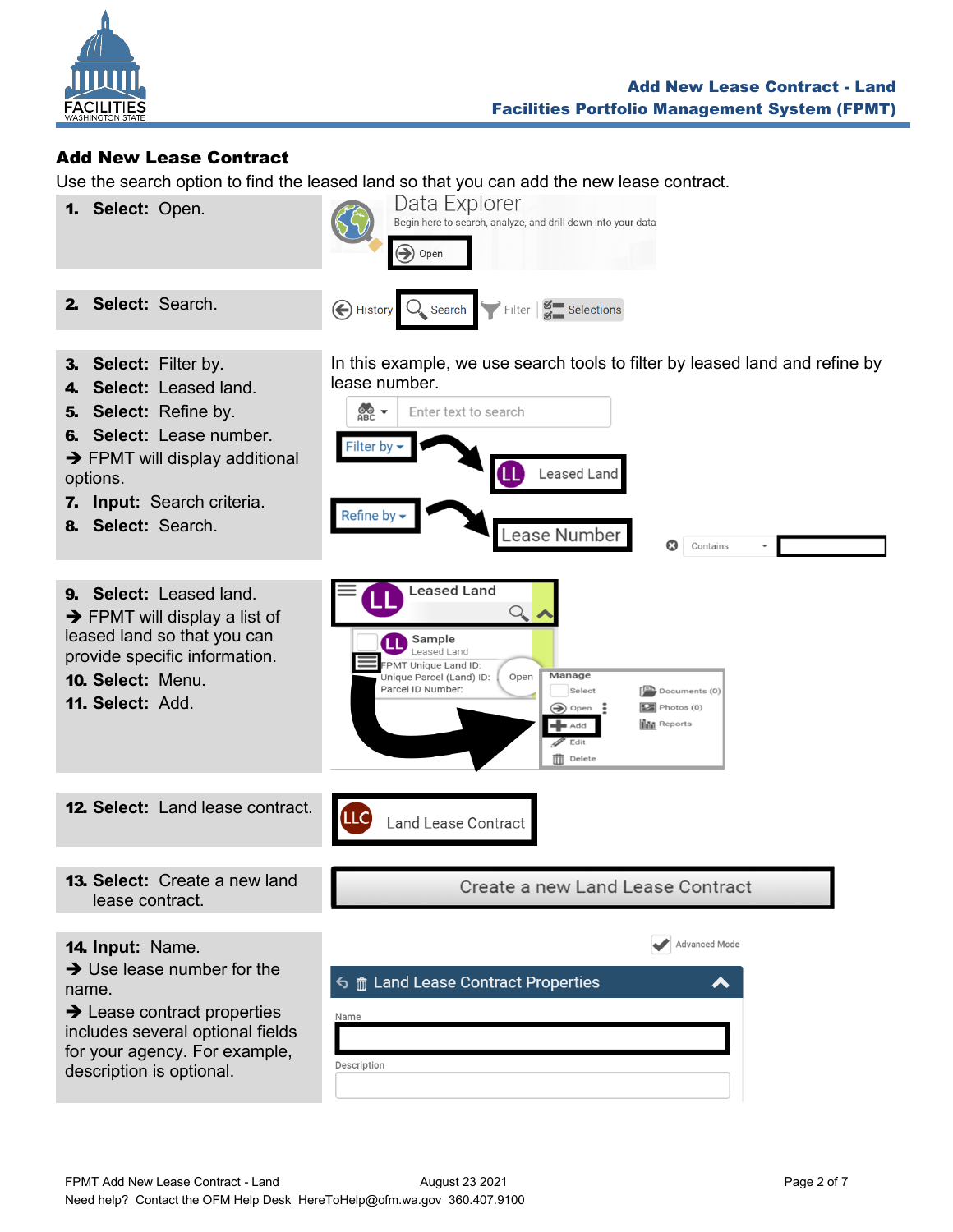

| <b>15. Input:</b> Lease number.<br>$\rightarrow$ Use a unique lease number.<br>16. Input: Lessor.<br>$\rightarrow$ Use lessor name as stated<br>on lease agreement.                                                                                            | Lease Number<br>Lessor $\odot$                                                                                                                                       |
|----------------------------------------------------------------------------------------------------------------------------------------------------------------------------------------------------------------------------------------------------------------|----------------------------------------------------------------------------------------------------------------------------------------------------------------------|
| 17. Select: Lease type.                                                                                                                                                                                                                                        | Lease Type                                                                                                                                                           |
| <b>18. Input:</b> Leased acreage.<br>→ Use square feet as stated in<br>lease agreement.                                                                                                                                                                        | Leased Acreage ?                                                                                                                                                     |
| <b>19. Input:</b> Lease executed<br>date.<br>$\rightarrow$ Use date the last party<br>signed the lease agreement.<br>20. Input: Lease start date.<br>21. Input: Lease end date.                                                                                | Lease Executed Date ?<br><u>uu</u><br>31<br>Lease Start Date<br><u>uu</u><br>31<br>Lease End Date<br>$\overline{31}$                                                 |
| 22. Select: Variable payments.<br>$\rightarrow$ Does lease include variable<br>payments based on future<br>performance of lessee or on<br>usage of the asset? If yes,<br>provide description (basis,<br>terms, conditions).                                    | Variable Payments<br>Description of Variable Payments                                                                                                                |
| 23. Input: Initial direct costs.<br>$\rightarrow$ These are ancillary charges<br>necessary to place the leased<br>land into service.<br>24. Input: Interest rate if<br>known.<br>$\rightarrow$ Use interest rate if stated in<br>lease contract or incremental | Initial Direct Costs ?<br>Interest Rate if Known ?<br>→ If you leave this field blank, the state's incremental borrowing rate will<br>be used for the interest rate. |

borrowing rate for college or

university.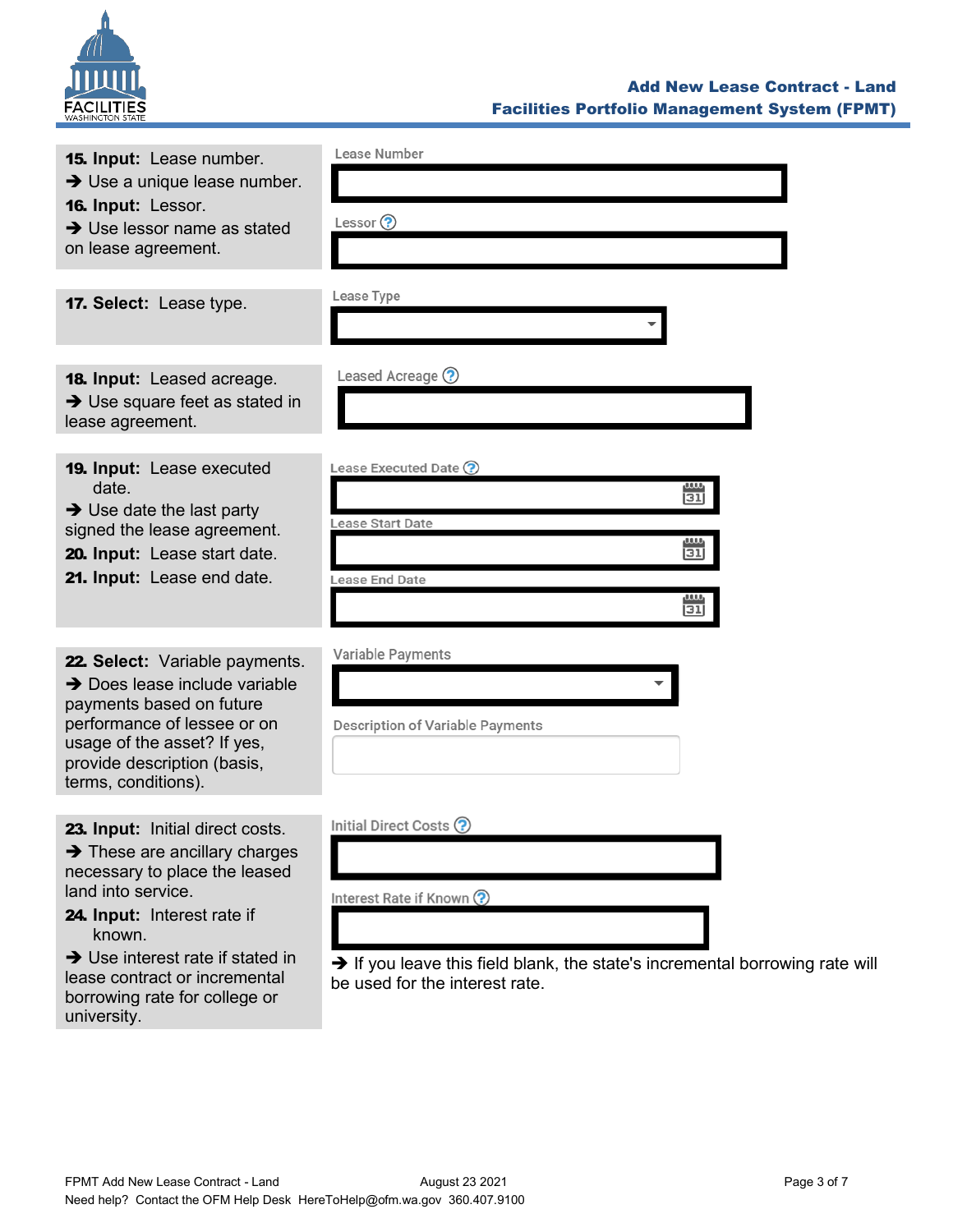

### Add New Lease Contract - Land Facilities Portfolio Management System (FPMT)

| 25. Select: Manually record<br>accounting entries.<br>$\rightarrow$ Will accounting entries be<br>recorded manually in AFRS?<br>If yes, FPMT will not send<br>$\checkmark$<br>any transactions to AFRS for<br>this contract.<br>$\checkmark$ If no, select master index if<br>total lease payments are<br>over threshold and provide<br>information for accounting<br>reference. | Manually Record Accounting Entries ?<br>Master Index ?<br>Master Index Title ?<br>Accounting Reference ?                                                              |
|----------------------------------------------------------------------------------------------------------------------------------------------------------------------------------------------------------------------------------------------------------------------------------------------------------------------------------------------------------------------------------|-----------------------------------------------------------------------------------------------------------------------------------------------------------------------|
| 26. Select: Vendor number.<br>$\rightarrow$ Vendor number is required if<br>you selected 'no' for manually<br>recording accounting entries.<br>$\rightarrow$ Vendor name and address<br>will be updated nightly in FPMT<br>from the statewide vendor table.                                                                                                                      | Vendor Number ?<br>Vendor Number Suffix ?<br>Vendor Name (?)<br>Vendor Address 1 ?<br>Vendor Address 2 ?<br>Vendor Address 3 (?)<br>Vendor City ?<br>Vendor State (?) |
| 27. Select: Lease contract<br>status.                                                                                                                                                                                                                                                                                                                                            | <b>Lease Contract Status</b><br>Active - Lease is active and connected to the property.<br>Lease Contract Inactive Reason<br>Comment                                  |
| 28. Select: Save and close.<br>$\rightarrow$ FPMT will add the contract<br>information.                                                                                                                                                                                                                                                                                          | <b>う m</b> Leased Land To Land Lease Contract Link Properties<br><b>S Leased Land Properties</b><br><b>SAVE AND CLOSE</b><br>Cancel                                   |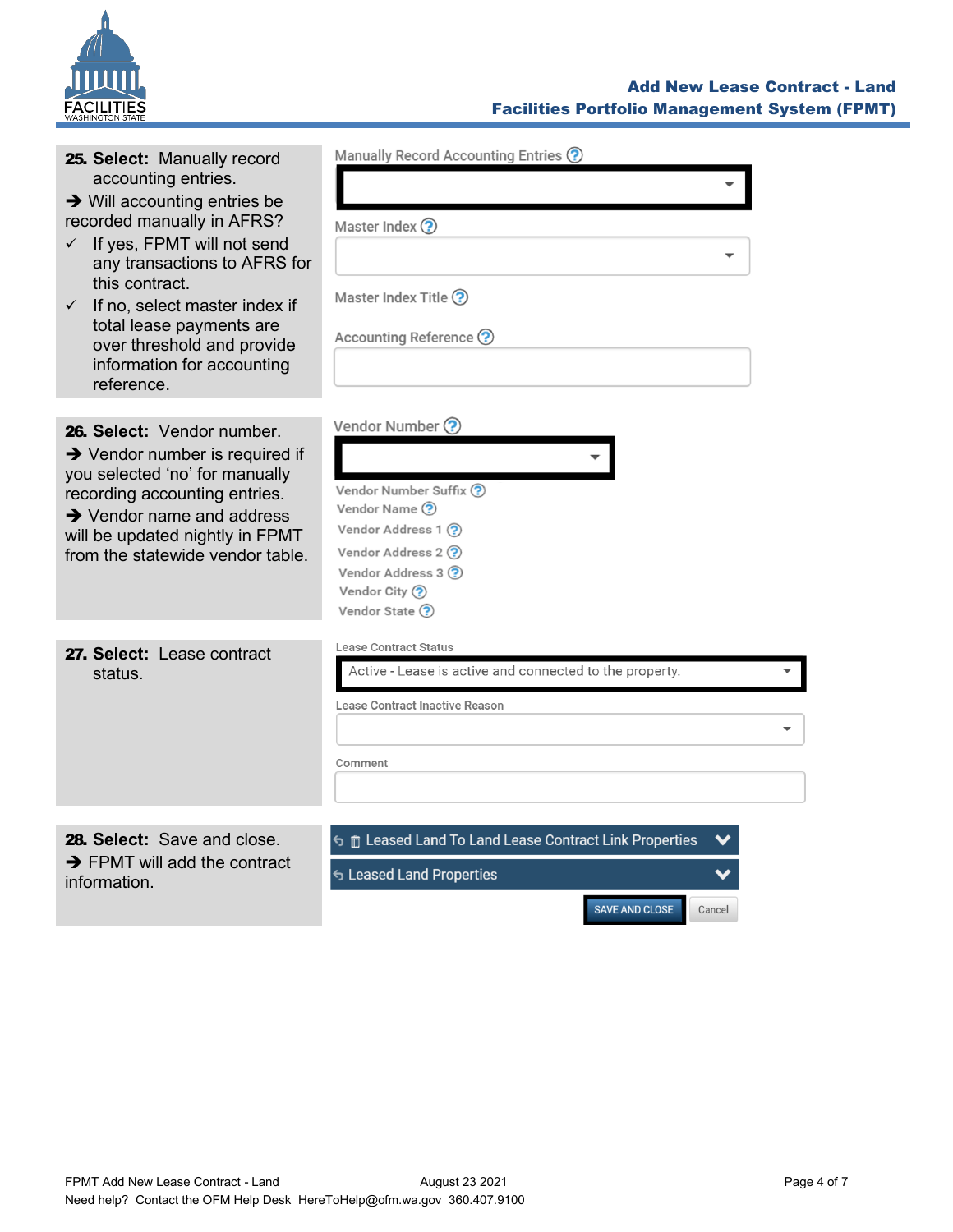

## <span id="page-4-0"></span>Add Lease Payment

Use the land lease contract menu to provide payment information for the new lease.

 $\checkmark$  If the lease contract has more than one lease payment, add each payment separately. All payments can have an active status (FPMT reports will pull data based on the run date of the report).

| Select: Menu.<br>1.<br>Select: Add.<br>$\mathbf{2}$                                                                                                                                                                              | nave an active status (FPMT reports will pull data based on the run date of the report).<br><b>Land Lease Contracts</b><br>LLC<br>$\Omega_{\bullet}$<br><b>LLC</b> Sample<br>Land Lease Contract<br>Lease Number:<br>Open<br>Lessor:<br>Manage<br>Lessee (Agency Name)<br>Select<br>$\left[\frac{1-\kappa}{\kappa}\right]$ Documents (0)<br>$\boxed{\phantom{1}2}$ Photos (0)<br>÷<br>$\left( \bigoplus \right)$ Open<br><b>III</b> Reports<br>Add<br>Edit |
|----------------------------------------------------------------------------------------------------------------------------------------------------------------------------------------------------------------------------------|------------------------------------------------------------------------------------------------------------------------------------------------------------------------------------------------------------------------------------------------------------------------------------------------------------------------------------------------------------------------------------------------------------------------------------------------------------|
|                                                                                                                                                                                                                                  | <b>TTT</b> Delete                                                                                                                                                                                                                                                                                                                                                                                                                                          |
| 3. Select: Lease payment.                                                                                                                                                                                                        | Lease Payment                                                                                                                                                                                                                                                                                                                                                                                                                                              |
| Select: Create a new lease<br>4.<br>payment.                                                                                                                                                                                     | Create a new Lease Payment                                                                                                                                                                                                                                                                                                                                                                                                                                 |
| Input: Name.<br>5.<br>→ Use payment type - payment<br>series number (payment type<br>dash payment series number).<br>$\rightarrow$ Description is optional.                                                                      | Name<br>Description                                                                                                                                                                                                                                                                                                                                                                                                                                        |
| <b>Input: Payment series</b><br>6.<br>number.<br>$\rightarrow$ Use sequential numbers for<br>payment series (1, 2, 3, etc.).<br>7. Select: Payment frequency.<br>8. Select: Payment type.<br><b>Input:</b> Payment amount.<br>9. | <b>Payment Series Number</b><br><b>Payment Frequency</b><br>Payment Type<br><b>Payment Amount</b>                                                                                                                                                                                                                                                                                                                                                          |
| 10. Input: Index rate.<br>$\rightarrow$ Use the index or rate in effect<br>at lease commencement.                                                                                                                                | Index Rate $\odot$                                                                                                                                                                                                                                                                                                                                                                                                                                         |
| <b>11. Input: Payment start date.</b><br>12. Input: Payment end date.                                                                                                                                                            | <b>Payment Start Date</b><br><u>.</u><br>31<br><b>Payment End Date</b><br>31                                                                                                                                                                                                                                                                                                                                                                               |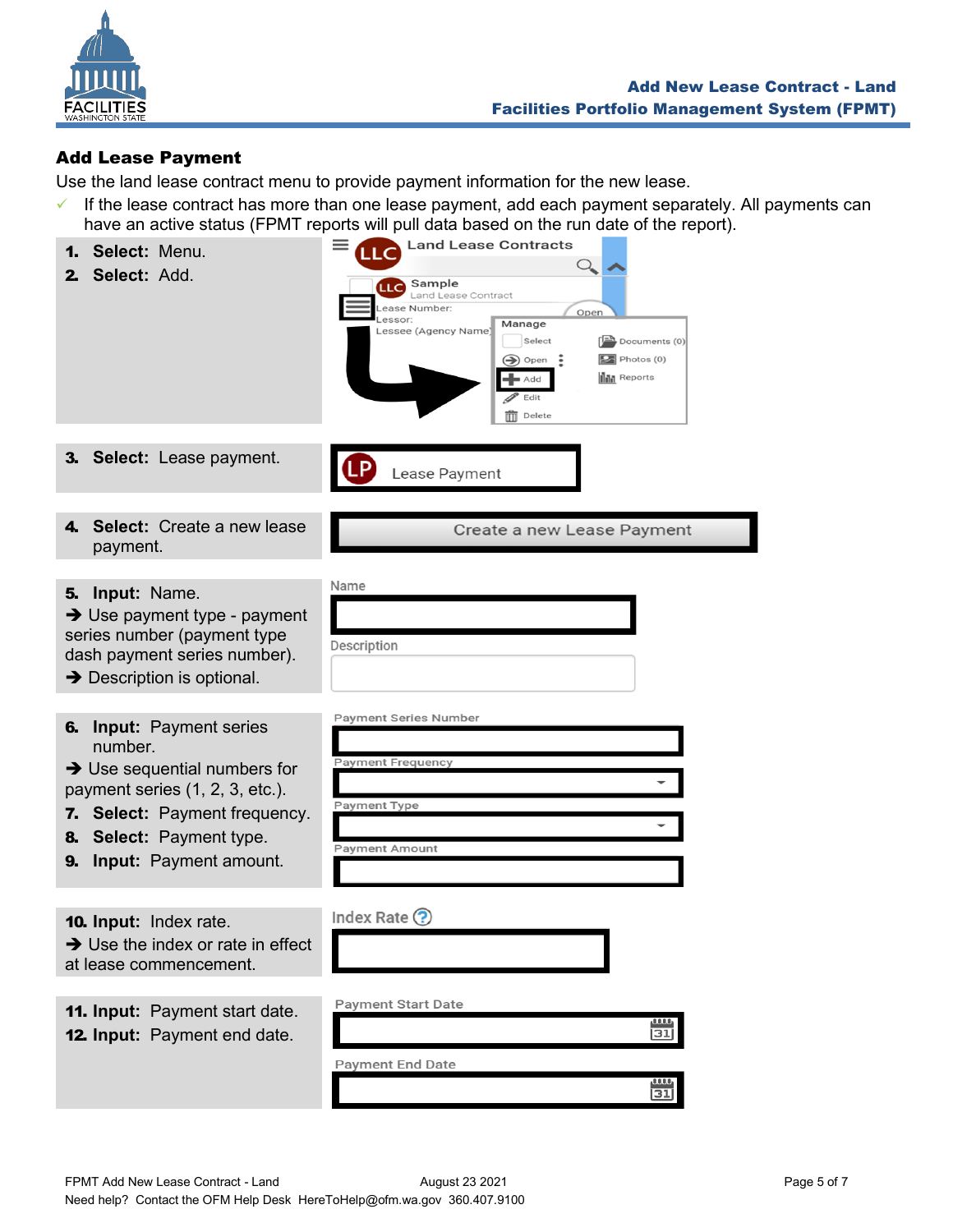

| <b>13. Select: Day payment</b><br>initiated.<br>$\rightarrow$ Use day payment will be<br>recorded in AFRS if transactions<br>are being sent to AFRS.                                         | Day Payment Initiated ?                                                                                                                                                                                                                                                                                                                                                                                                                                                   |
|----------------------------------------------------------------------------------------------------------------------------------------------------------------------------------------------|---------------------------------------------------------------------------------------------------------------------------------------------------------------------------------------------------------------------------------------------------------------------------------------------------------------------------------------------------------------------------------------------------------------------------------------------------------------------------|
| 14. Select: Lease payment<br>status.<br>$\rightarrow$ Status should be active when<br>adding new lease payment.<br><b>15. Select:</b> Hold payments.<br>$\rightarrow$ Comments are optional. | Lease Payment Status<br>Active<br><b>Hold Payments</b><br>No<br>Comment                                                                                                                                                                                                                                                                                                                                                                                                   |
| <b>16. Select:</b> Save and close.<br>→ FPMT will add the payment<br>information.                                                                                                            | <b>う m</b> Land Lease Contract To Lease Payment Link Properties<br><b>6 Land Lease Contract Properties</b><br><b>SAVE AND CLOSE</b><br>Cancel                                                                                                                                                                                                                                                                                                                             |
|                                                                                                                                                                                              |                                                                                                                                                                                                                                                                                                                                                                                                                                                                           |
| <b>Add Lease Option</b>                                                                                                                                                                      |                                                                                                                                                                                                                                                                                                                                                                                                                                                                           |
| 1. Select: Menu.<br>2. Select: Add.                                                                                                                                                          | Use the land lease contract menu to provide lease option information for the new lease if applicable.<br><b>Land Lease Contracts</b><br>$Q_{\bullet}$<br>Sample<br><b>LLC</b><br>Land Lease Contract<br>Lease Number:<br>Open<br>.essor:<br>Manage<br>Lessee (Agency Name)<br>Select<br>$\left[\frac{1-\kappa}{\kappa}\right]$ Documents (0)<br>$\boxed{5}$ Photos (0)<br>$\bigcirc$ Open<br>÷<br><b>III</b> Reports<br>■ Add<br>Edit<br>$\overline{\mathsf{III}}$ Delete |
| <b>Select:</b> Lease option.                                                                                                                                                                 |                                                                                                                                                                                                                                                                                                                                                                                                                                                                           |
|                                                                                                                                                                                              | Lease Option                                                                                                                                                                                                                                                                                                                                                                                                                                                              |
| Select: Create a new lease<br>4                                                                                                                                                              |                                                                                                                                                                                                                                                                                                                                                                                                                                                                           |
| option.                                                                                                                                                                                      | Create a new Lease Option                                                                                                                                                                                                                                                                                                                                                                                                                                                 |
|                                                                                                                                                                                              |                                                                                                                                                                                                                                                                                                                                                                                                                                                                           |

<span id="page-5-0"></span>5. **Input:** Name.

→ Use option type - opti number (option type das number).

**→** Description is optional

 $\rightarrow$  FPMT will assign a lease number.

|                  | Name           |
|------------------|----------------|
| ion<br>sh option |                |
|                  | Description    |
| al.              |                |
| ease             | Lease Number ? |